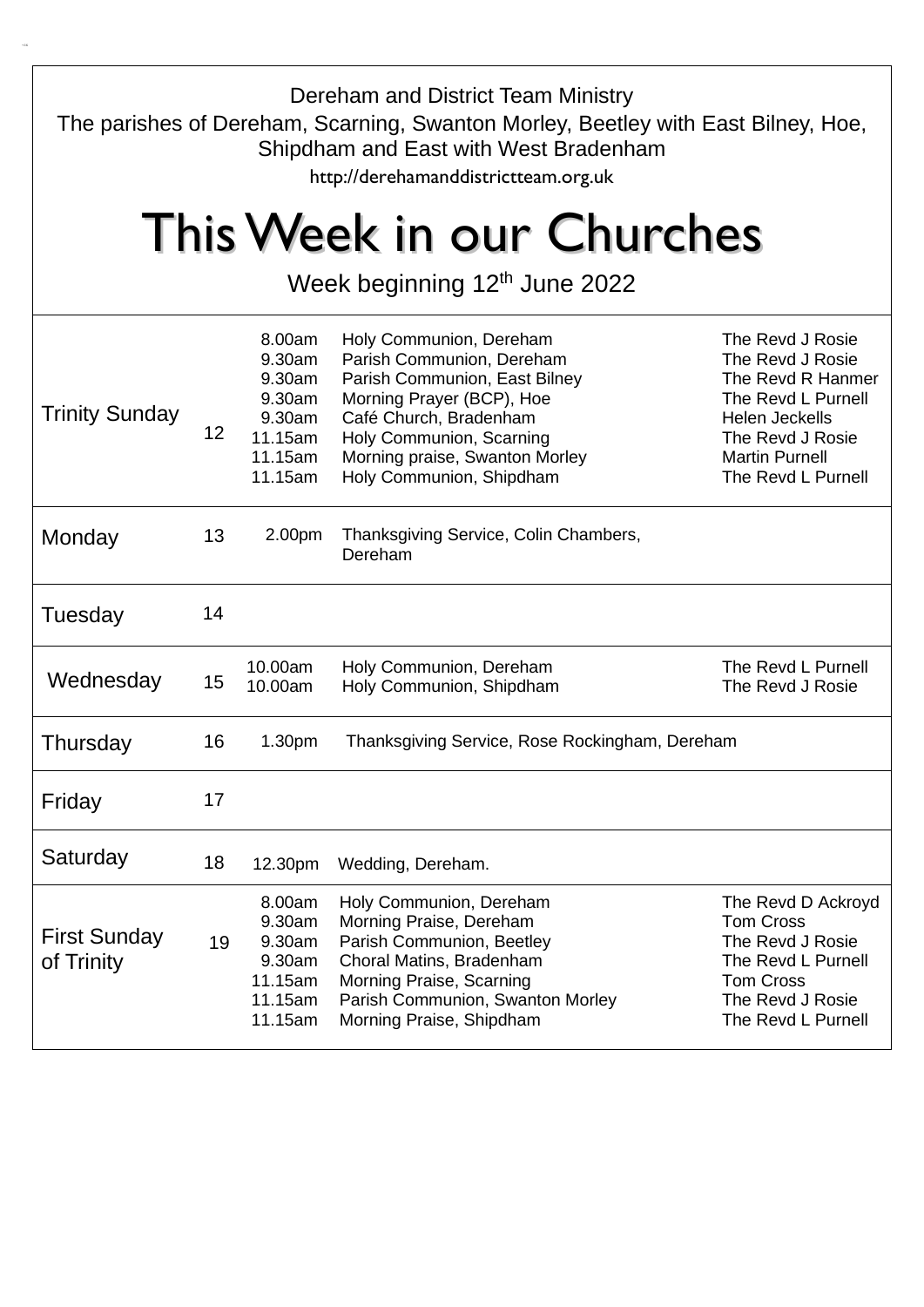**The St Nicholas Sanctuary Flowers last Concert for Ukraine:** On Saturday 18th **Sunday** were given to Tim Cara who has written 'Thank you so much for bringing the lovely sanctuary flowers to me today. They are a delightfully kind expression of your love and prayers as I tackle the road to making my new knee fully functional. I hope to be able to perform graceful pirouettes up and down the aisle at St Nicholas before long! Love and best wishes, Tim'.

**Messy Church Prep Group** is meeting again to prepare the crafts for the next session. We'll meet on Thursday 16th June at 2.30pm in church near the Cowper Chapel. You don't have to be crafty, as we only ask you to do simple drawing round patterns or cutting out. Evelyn and Diana sort out the tricky bits. Biscuits/cake, a cuppa and good company are provided. Please bring scissors, a pen/pencil and a ruler, if you have one. All welcome. Evelyn 691339

## **Information Boards at St Nicholas:**

Please take some time to look at the new information boards positioned at the west end of Church. The boards give details of forthcoming events planned for your entertainment and fundraising events to support Church finances. The plans for the new toilets, kitchenette and meeting room are displayed. We are awaiting comments from the DAC before proceeding with this. There is also information on giving, arranging weddings and christenings. The boards will be updated regularly, so keep up with the news.

June at 7.30 pm, the Big Heart and Soul Choir from Castle Acre will be at Scarning Church to "Sing for Ukraine" - a summer concert featuring songs from different cultures. The choir is led by Linda Roast and is renowned for providing joyous entertainment. Tickets are £10 including a finger buffet and are available in advance from Sue Rockley on 01362 694886 (or email [suerockley84@gmail.com\)](mailto:suerockley84@gmail.com). You will need to bring your own drinks and glasses. All proceeds will go to help the people of Ukraine. We hope you will join us for a memorable evening.

**Woolly Mammoth:** On June 25th a woolly mammoth will arrive at St Nicholas where it will stay in the Children's Corner for the summer. It is part of a number of mammoths placed around the county raising funds for BREAK. The church will remain open every day from 9 until 5.00pm and we are looking for a few more volunteers to steward the church during this period. The rota allows for two people to work together covering a two and a half hour shift. The vacant shifts at the moment are Wednesday, Friday, Saturday and Sundays at lunchtime (12 -2.30pm). If you would like to help please have a word with Sheila*.*

Please be aware that services in our churches may be Live Streamed to Social Media (Facebook) and you may be visible if you enter camera

shot. (The Staged area)'

## **Our Clergy**

Team Rector The Rev'd Canon Paul Cubitt tel 694107 day off Monday Team Vicar The Rev'd James Rosie tel 637311 day off Friday Team Vicar The Rev'd Laura Purnell tel 821249 day off Friday The Rev'd Doreen Fotherby tel 821481